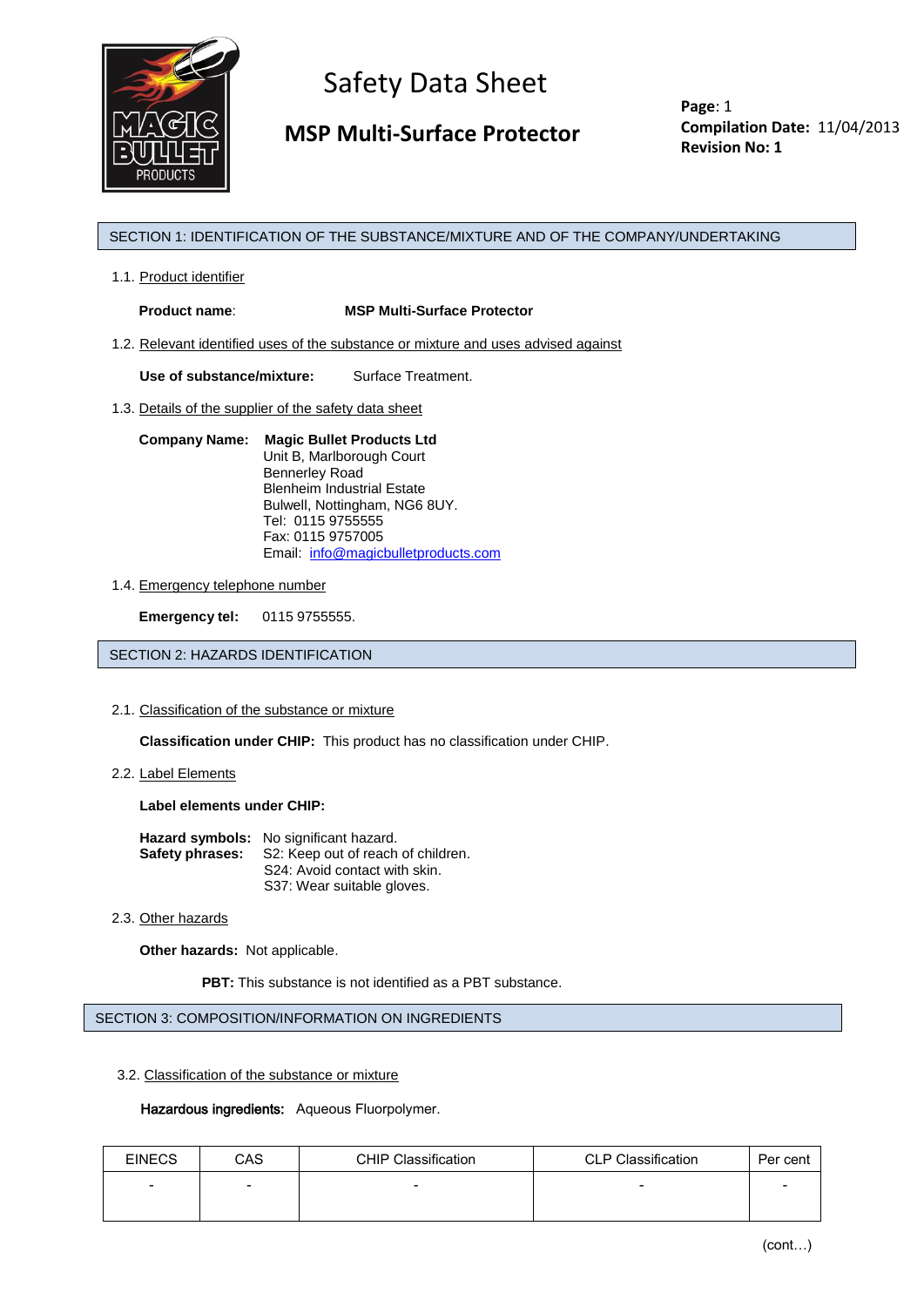# **MSP Multi-Surface Protector**

**Page**: 2 **Compilation Date:** 11/04/2013 **Revision No: 1**

#### SECTION 4: FIRST AID MEASURES

4.1. Description of first aid measures

Skin contact: Wash immediately with plenty of soap and water. Eye Contact: Bathe with running water for 15 minutes. Ingestion: Wash out mouth with water. Inhalation: remove casualty from exposure ensuring one's own safety whilst doing so.

4.2. Most important symptoms and effects, both acute and delayed

Skin contact: No symptoms. Eye contact: There may be mild irritation and redness. Ingestion: There may be irritation of the throat. Inhalation: No symptoms. Delayed/immediate effects: Not applicable.

## SECTION 5: FIRE-FIGHTING MEASURES

#### 5.1. Extinguishing media

Extinguishing media: Not a combustible material.

5.2. Special hazards arising from the substance or mixture

Exposure hazards: Not applicable.

5.3. Advice for fire-fighters

Advice for fire-fighters: Not applicable.

#### SECTION 6: ACCIDENTAL RELEASE MEASURES

6.1. Personal precautions, protective equipment and emergency procedures

 Personal precautions: Refer to section 8 of SDS for personal protection details. Turn leaking containers leak side up to prevent the escape of liquid.

6.2. Environmental precautions

Environmental precautions: Not applicable.

6.3. Methods and material for cleaning up

Clean up procedures: Absorb into dry earth or sand. Transfer to a suitable container.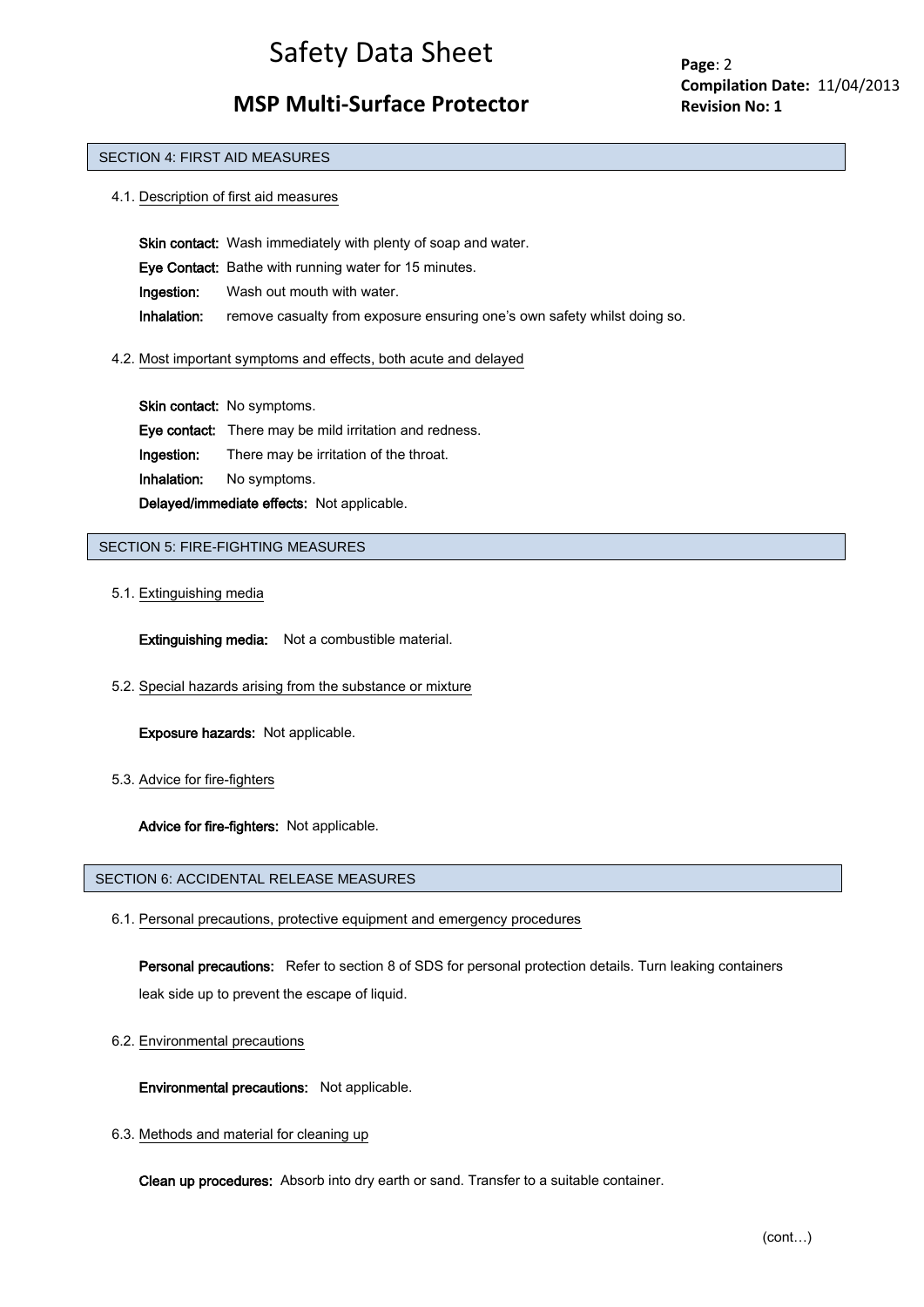# **MSP Multi-Surface Protector**

**Page**: 3 **Compilation Date:** 11/04/2013 **Revision No: 1**

6.4. Reference to other sections

Reference to other sections: refer to section 13 of SDS.

# SECTION 7: HANDLING AND STORAGE

7.1. Precautions for safe handling

Handling requirements: Not applicable.

## 7.2. Conditions for safe storage, including any incompatibilities

Storage conditions: Store in a cool, well-ventilated area. Suitable packaging: No specific recommendations.

### 7.3. Specific end use(s)

Specific end use(s): Building and construction work (SU19).

# SECTION 8: EXPOSURE CONTROLS/PERSONAL PROTECTION

### 8.1. Control parameters

8.2. Exposure controls

|                         | <b>Engineering measures:</b> Ensure all engineering measures mentioned in section 7 of SDS are in place. |
|-------------------------|----------------------------------------------------------------------------------------------------------|
| Respiratory protection: | Respiratory protection not required.                                                                     |
| <b>Hand Protection:</b> | Not applicable.                                                                                          |
| Eye protection:         | Safety glasses. Ensure eye bath is to hand.                                                              |
| Skin protection:        | Not applicable.                                                                                          |
| Environmental:          | No special requirement.                                                                                  |

# SECTION 9: PHYSICAL AND CHEMICAL PROPERTIES

# 9.1. Information on basic physical and chemical properties

- State: Liquid.
- Colour: Pale Yellow.
- Odour: Perceptible odour.

Relative density: 1

## 9.2. Other information

Other information: Water based product. No fire hazard. Does not flash.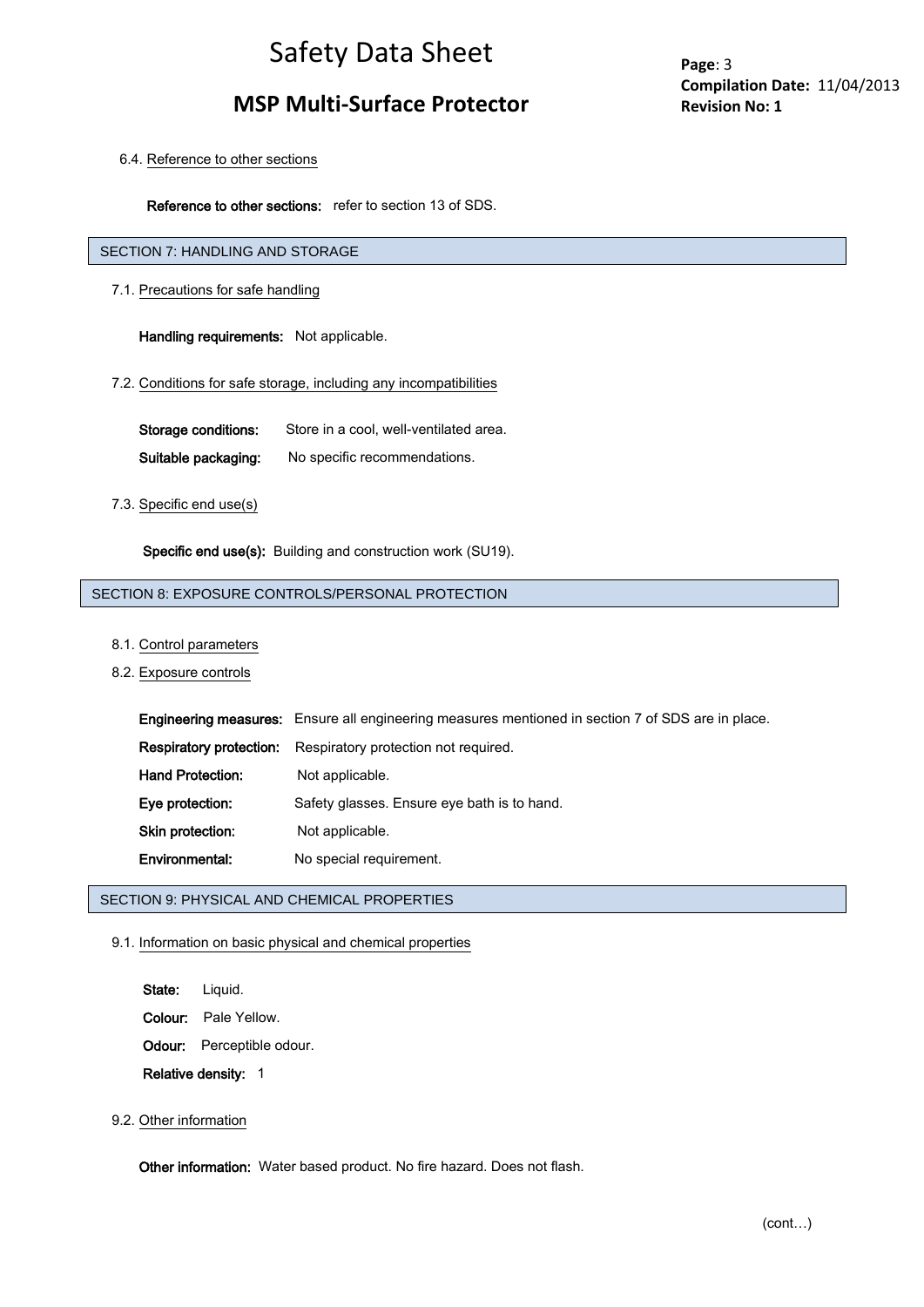# **MSP Multi-Surface Protector**

**Page**: 4 **Compilation Date:** 11/04/2013 **Revision No: 1**

### SECTION 10: STABILITY AND REACTIVITY

10.1. Reactivity

Reactivity: Not applicable.

10.2. Chemical stability

Chemical stability: Stable.

10.3. Possibility of hazardous reactions

Hazardous reactions: Hazardous reactions will not occur under normal transport or storage conditions.

10.4. Conditions to avoid

Conditions to avoid: None.

10.5. Incompatible materials

Materials to avoid: Not applicable.

10.6. Hazardous decomposition products

Hazardous decomposition products: Not applicable.

# SECTION 11: TOXICOLOGICAL EFFECTS

11.1. Information on toxicological effects

### Symptoms / routes of exposure

| Skin contact:                | No symptoms.    |                                           |
|------------------------------|-----------------|-------------------------------------------|
| Eye contact:                 |                 | There may be mild irritation and redness. |
| Ingestion:                   |                 | There may be irritation of the throat.    |
| Inhalation:                  | No symptoms.    |                                           |
| Delayed / immediate effects: |                 | Not applicable.                           |
| Other information:           | Not applicable. |                                           |

# SECTION 12: ECOLOGICAL INFORMATION

12.1. Toxicity

12.2. Persistence and degradability

Persistence and degradability: Biodegradable.